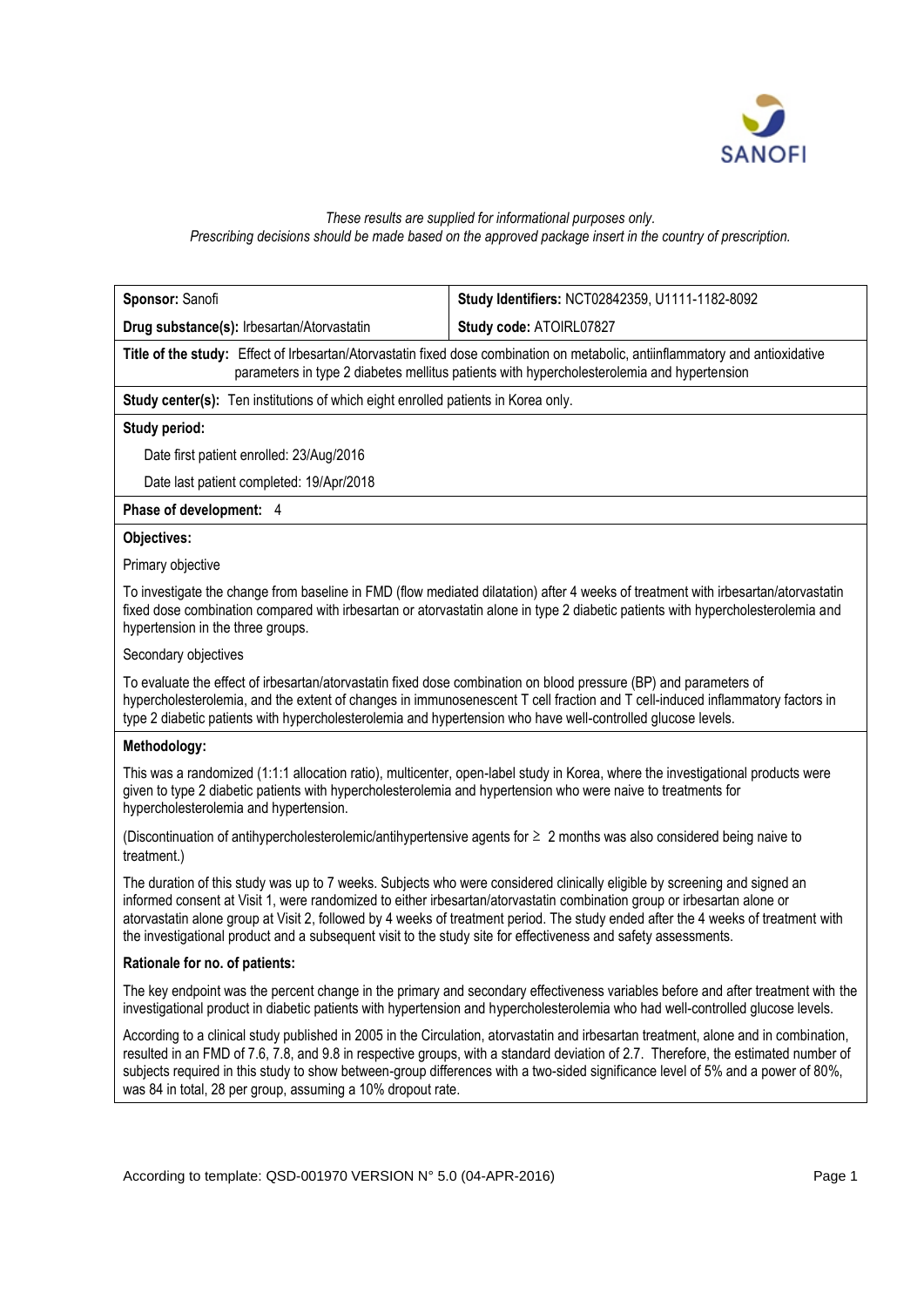

|                                                                                                     | Number of subjects:                                                                                                                                                                                                                                                                                                                                                                                                                                                                                        | Planned: 84                                                                                                                                                                                                                                                                                                                                                                                                                                                                                                                                                                                                                                                               |  |
|-----------------------------------------------------------------------------------------------------|------------------------------------------------------------------------------------------------------------------------------------------------------------------------------------------------------------------------------------------------------------------------------------------------------------------------------------------------------------------------------------------------------------------------------------------------------------------------------------------------------------|---------------------------------------------------------------------------------------------------------------------------------------------------------------------------------------------------------------------------------------------------------------------------------------------------------------------------------------------------------------------------------------------------------------------------------------------------------------------------------------------------------------------------------------------------------------------------------------------------------------------------------------------------------------------------|--|
|                                                                                                     |                                                                                                                                                                                                                                                                                                                                                                                                                                                                                                            | Randomized: 11                                                                                                                                                                                                                                                                                                                                                                                                                                                                                                                                                                                                                                                            |  |
|                                                                                                     |                                                                                                                                                                                                                                                                                                                                                                                                                                                                                                            | Treated: 10                                                                                                                                                                                                                                                                                                                                                                                                                                                                                                                                                                                                                                                               |  |
| Evaluated:                                                                                          |                                                                                                                                                                                                                                                                                                                                                                                                                                                                                                            |                                                                                                                                                                                                                                                                                                                                                                                                                                                                                                                                                                                                                                                                           |  |
|                                                                                                     |                                                                                                                                                                                                                                                                                                                                                                                                                                                                                                            | Efficacy: 9                                                                                                                                                                                                                                                                                                                                                                                                                                                                                                                                                                                                                                                               |  |
|                                                                                                     |                                                                                                                                                                                                                                                                                                                                                                                                                                                                                                            | Safety: 10                                                                                                                                                                                                                                                                                                                                                                                                                                                                                                                                                                                                                                                                |  |
|                                                                                                     |                                                                                                                                                                                                                                                                                                                                                                                                                                                                                                            |                                                                                                                                                                                                                                                                                                                                                                                                                                                                                                                                                                                                                                                                           |  |
| Diagnosis and criteria for inclusion:<br>Eligible subjects fulfilled all of the following criteria. |                                                                                                                                                                                                                                                                                                                                                                                                                                                                                                            |                                                                                                                                                                                                                                                                                                                                                                                                                                                                                                                                                                                                                                                                           |  |
| 1.                                                                                                  | Subjects aged ≥19 and <75 years                                                                                                                                                                                                                                                                                                                                                                                                                                                                            |                                                                                                                                                                                                                                                                                                                                                                                                                                                                                                                                                                                                                                                                           |  |
| 2.<br>3.                                                                                            | Subjects with type 2 diabetes mellitus who were diagnosed with hypercholesterolemia* and non-severe hypertension†<br>(SBP ≥130 mmHg, <160 mmHg or DBP ≥80 mmHg, <100 mmHg should be met regardless of the use of antihypertensive<br>agents at screening) and naive to treatments for hypercholesterolemia and hypertension other than CCBs, β-blockers,<br>diuretics, and nitrates within 2 months prior to study entry<br>Subjects who consent to the use of their data<br>*Defined as LDL-C ≥100 mg/dL. |                                                                                                                                                                                                                                                                                                                                                                                                                                                                                                                                                                                                                                                                           |  |
|                                                                                                     |                                                                                                                                                                                                                                                                                                                                                                                                                                                                                                            |                                                                                                                                                                                                                                                                                                                                                                                                                                                                                                                                                                                                                                                                           |  |
|                                                                                                     | $-$ HbA1c ≥6.5%,                                                                                                                                                                                                                                                                                                                                                                                                                                                                                           | Diagnostic criteria for diabetes mellitus:                                                                                                                                                                                                                                                                                                                                                                                                                                                                                                                                                                                                                                |  |
|                                                                                                     |                                                                                                                                                                                                                                                                                                                                                                                                                                                                                                            | $-$ An ≥8-h fasting plasma glucose (FPG) level ≥126 mg/dL,                                                                                                                                                                                                                                                                                                                                                                                                                                                                                                                                                                                                                |  |
|                                                                                                     |                                                                                                                                                                                                                                                                                                                                                                                                                                                                                                            | Plasma glucose level ≥200 mg/dL at 2 hours after a 75-g oral glucose tolerance test, or                                                                                                                                                                                                                                                                                                                                                                                                                                                                                                                                                                                   |  |
|                                                                                                     |                                                                                                                                                                                                                                                                                                                                                                                                                                                                                                            | Typical symptoms of diabetes mellitus (polyuria, polydipsia, and unexplained weight loss) and a random plasma                                                                                                                                                                                                                                                                                                                                                                                                                                                                                                                                                             |  |
|                                                                                                     | glucose level ≥200 mg/dL                                                                                                                                                                                                                                                                                                                                                                                                                                                                                   |                                                                                                                                                                                                                                                                                                                                                                                                                                                                                                                                                                                                                                                                           |  |
|                                                                                                     |                                                                                                                                                                                                                                                                                                                                                                                                                                                                                                            | †May include subjects who are taking calcium channel blockers (CCBs), β-adrenergic blockers, diuretics or nitrates at screening, which<br>should be interrupted, however, at least 48 hours before the baseline and last FMD measurements. (The above-mentioned classes of<br>antihypertensive agents can be used during the study using the same dosage regimen as before study entry, except for 48 hours before<br>the baseline and last FMD measurements). BP is based on a mean of 3 BP measurements.                                                                                                                                                                |  |
|                                                                                                     |                                                                                                                                                                                                                                                                                                                                                                                                                                                                                                            | ††For subjects with confirmed diagnosis of diabetes mellitus who are naive to hypoglycemic therapy, test results within 6 months prior to<br>screening should meet any one of the aforementioned diagnostic criteria for diabetes mellitus with the presence of corresponding medical<br>records. (Among the aforementioned diagnostic criteria for diabetes mellitus, any HbA1c finding within 6 months must be recorded in the<br>CRF.). Those who meet the diagnostic criteria for diabetes mellitus but with an HbA1c <6% at screening, are not eligible.<br>†††Subjects on hypoglycemic therapy may be included without additional diagnosis at Visit 1 and Visit 2. |  |
|                                                                                                     |                                                                                                                                                                                                                                                                                                                                                                                                                                                                                                            |                                                                                                                                                                                                                                                                                                                                                                                                                                                                                                                                                                                                                                                                           |  |
|                                                                                                     |                                                                                                                                                                                                                                                                                                                                                                                                                                                                                                            | Subjects fulfilling any one of the following criteria were excluded from study entry.                                                                                                                                                                                                                                                                                                                                                                                                                                                                                                                                                                                     |  |
| 1.<br>2.                                                                                            | Pregnant/lactating women                                                                                                                                                                                                                                                                                                                                                                                                                                                                                   | Subjects with contraindications specified in the label of Rovelito                                                                                                                                                                                                                                                                                                                                                                                                                                                                                                                                                                                                        |  |
| 3.                                                                                                  |                                                                                                                                                                                                                                                                                                                                                                                                                                                                                                            | Difference in SBP of ≥20 mmHg or in DBP of ≥10 mmHg for a selected arm at Visit 1 screening                                                                                                                                                                                                                                                                                                                                                                                                                                                                                                                                                                               |  |
| 4.                                                                                                  |                                                                                                                                                                                                                                                                                                                                                                                                                                                                                                            | Use of angiotensin II receptor blockers or angiotensin converting enzyme inhibitors within 2 months                                                                                                                                                                                                                                                                                                                                                                                                                                                                                                                                                                       |  |
| 5.                                                                                                  |                                                                                                                                                                                                                                                                                                                                                                                                                                                                                                            | Use of antihypercholesterolemic agents, such as HMG-CoA reductase inhibitors, within 2 months                                                                                                                                                                                                                                                                                                                                                                                                                                                                                                                                                                             |  |
| 6.<br>7.                                                                                            | Subjects on insulin therapy                                                                                                                                                                                                                                                                                                                                                                                                                                                                                | Subjects with type 1 diabetes mellitus or uncontrolled type 2 diabetes mellitus (HbA1c ≥9%)                                                                                                                                                                                                                                                                                                                                                                                                                                                                                                                                                                               |  |
| 8.                                                                                                  |                                                                                                                                                                                                                                                                                                                                                                                                                                                                                                            | Any change in the type and dose of oral hypoglycemic agent in the last 6 months                                                                                                                                                                                                                                                                                                                                                                                                                                                                                                                                                                                           |  |
| 9.                                                                                                  |                                                                                                                                                                                                                                                                                                                                                                                                                                                                                                            | Subjects with plans to change concomitant medication during the study, or whose condition makes such a change                                                                                                                                                                                                                                                                                                                                                                                                                                                                                                                                                             |  |
|                                                                                                     |                                                                                                                                                                                                                                                                                                                                                                                                                                                                                                            | predictable (antihypertensive, antihypercholesterolemic, and antidiabetic agents only)                                                                                                                                                                                                                                                                                                                                                                                                                                                                                                                                                                                    |  |
| 10.                                                                                                 |                                                                                                                                                                                                                                                                                                                                                                                                                                                                                                            | Subjects with the need or possibility to take any of the prohibited concomitant medications during the study                                                                                                                                                                                                                                                                                                                                                                                                                                                                                                                                                              |  |

- 11. Resistance or hypersensitivity to any constituent of angiotensin II receptor blockers, HMG-CoA reductase inhibitors, or the study drug, or history of multi-drug allergy
- 12. Hereditary angioedema or history of angioedema during treatment with ACE inhibitors or angiotensin II receptor blockers
- 13. Fibromyalgia, myopathy, rhabdomyolysis, abrupt onset of myalgia, etc., or previous experience of a side effect during treatment with statins
- 14. Creatine phosphokinase (CPK) >5x the upper limit of normal (ULN) at screening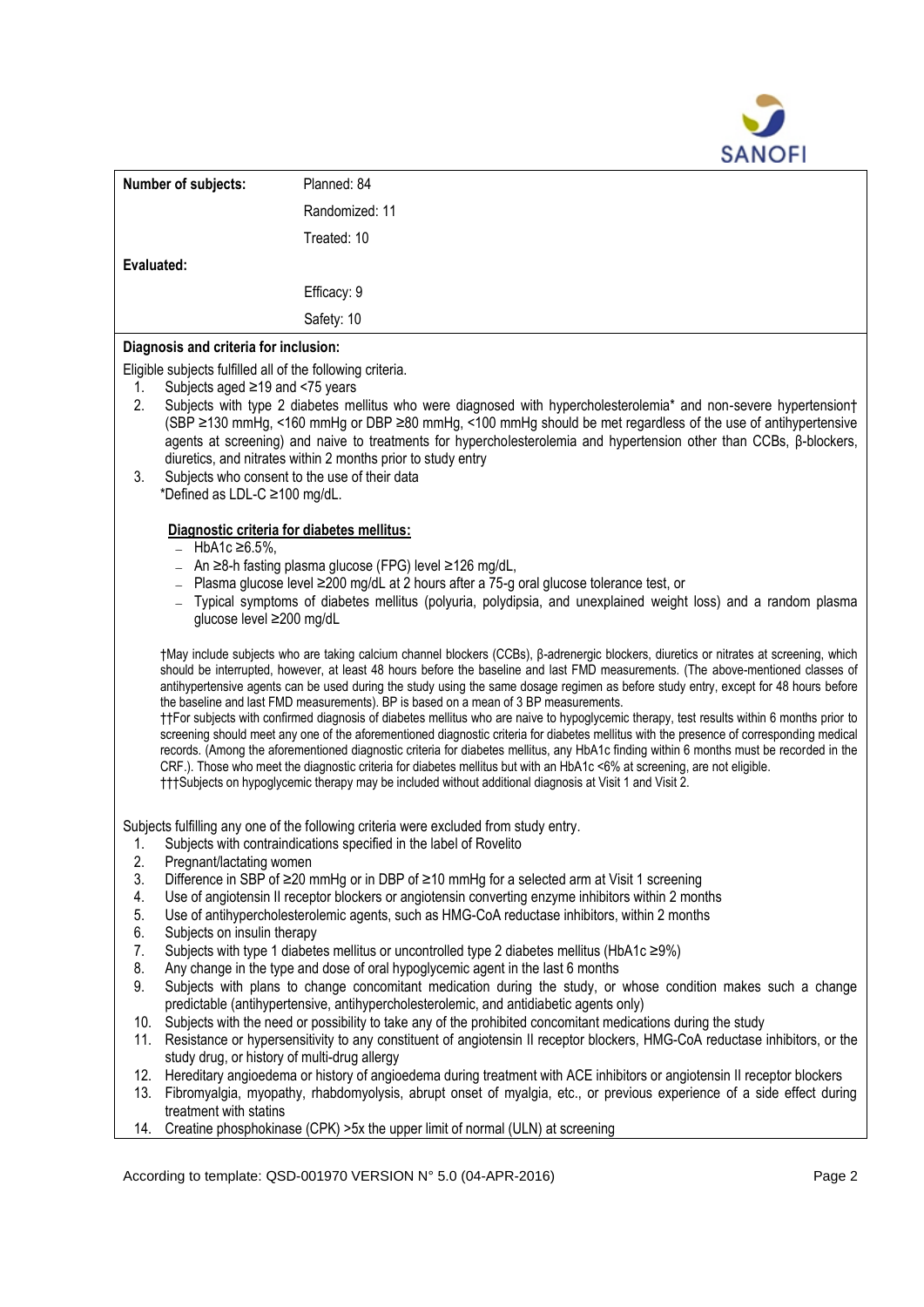

- 15. Subjects diagnosed with secondary hypertension by the investigator or suspected of having secondary hypertension (coarctation of the aorta, primary aldosteronism, renal artery stenosis, renal hypertension, pheochromocytoma, Cushing's syndrome, etc.)
- 16. Uncontrolled hypothyroidism despite treatment
- 17. Arrhythmia requiring separate treatments
- 18. History of the following conditions:
- Severe cerebrovascular disease (cerebral infarction, cerebral haemorrhage, etc.), hypertensive encephalopathy, and transient cerebral ischemic attack (TIA) within 6 months prior to screening
- Severe heart disease (heart failure of NYHA class III-IV), clinically significant valvular heart disease, and myocardial infarction and unstable angina in the last 6 months
- Angioplasty or coronary artery bypass graft (CABG) surgery within 1 year prior to screening
- 19. Clinically significant renal or hepatic disease, or significant hematologic findings at screening (serum creatinine ≥2 mg/dL, AST or ALT ≥3x ULN)
- 20. Pancreatitis or active gallbladder disease suspected by the investigator
- 21. Any one of the following surgical or medical disease that may significantly alter the absorption, distribution, metabolism and excretion of drug (including but not limited to the following): major gastrointestinal surgical history, such as gastrectomy, gastro-enterostomy or bowel resection, gastrointestinal bypass surgery, gastrointestinal stapling, and gastrointestinal bending; current active inflammatory bowel syndrome or its history in the last 12 months; current presence of active gastritis, ulcer, or gastrointestinal/rectal hemorrhage; or urinary obstruction considered clinically significant by the investigator
- 22. Volume depletion clinically determined by the investigator based on vital signs, skin turgor, mucosal wetness, laboratory findings, etc.
- 23. Any chronic inflammatory condition requiring chronic antiinflammatory treatment
- 24. History of autoimmune diseases, such as rheumatoid arthritis and systemic lupus erythematosus
- 25. History of clinical alcohol or drug abuse
- 26. History of malignant tumors including leukemia and lymphoma in the last 5 years
- 27. Use of other investigational products within 30 days prior to study entry (based on the informed consent)
- 28. Presence of a congenital or secondary cause in the bilateral brachial artery that is determined by the investigator to preclude FMD measurement
- 29. Subjects who are considered by the investigator to be inappropriate for the study for any other reason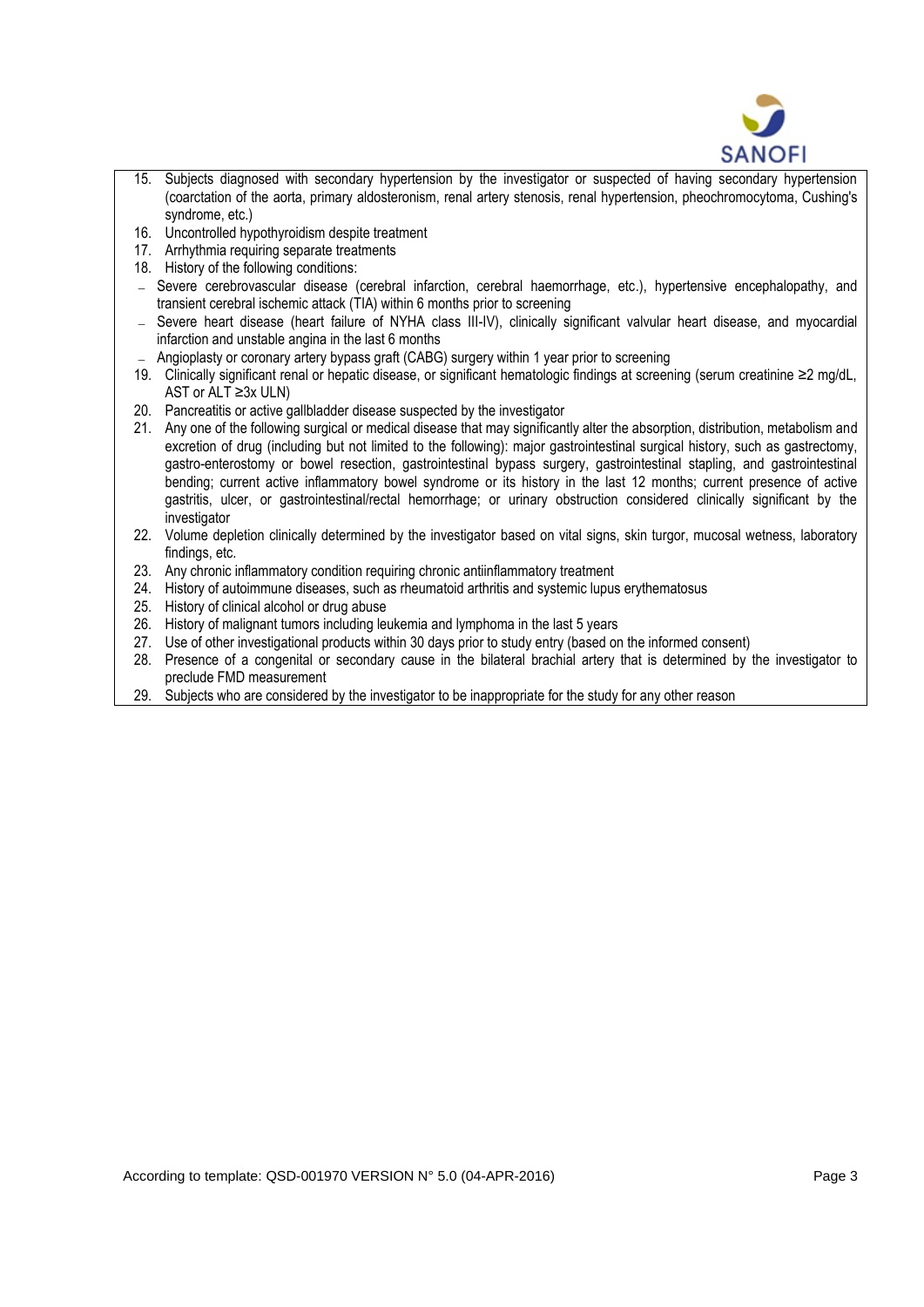

### **Study treatments**

#### **Investigational medicinal product(s):**

- 1. Rovelito 150/10 mg
	- Appearance and dosage form: White, oval, film-coated tablet
	- Active ingredient and strength: Irbesartan 150 mg, atorvastatin calcium anhydrous 10.36 mg (atorvastatin 10 mg)
	- Storage condition: Store in a tight container at room temperature (1-30 °C).
- 2. Aprovel Tab. 150 mg
	- Appearance and dosage form: White to off-white, biconvex, and oval-shaped film-coated tablet with a heart debossed on one side and the number 2872 engraved on the other side
	- Active ingredient and strength: Irbesartan 150 mg
	- Storage condition: Store in a tight container at ≤30 ℃ in a dry place.
- 3. Newvast Tab. 10mg
	- Appearance and dosage form: White, oval, film-coated tablet
	- Active ingredient and strength: Atorvastatin strontium 11.595 mg (atorvastatin 10 mg)
	- Storage condition: Store in a tight container at room temperature (1-30 ℃).

From the day after randomization, the investigational product was to be taken 1 tablet at a time, once daily, at the same time each morning for 4 weeks, regardless of meals.

The investigational product assigned to each group was repackaged for the study and supplied during the treatment period.

| Group   | Investigational Product |
|---------|-------------------------|
| Group A | Rovelito 150/10 mg      |
| Group B | Aprovel Tab. 150 mg     |
| Group C | Newvast Tab. 10 mg      |

**Duration of treatment:** 4 weeks

**Duration of observation:** up to 7 weeks

**Criteria for evaluation:**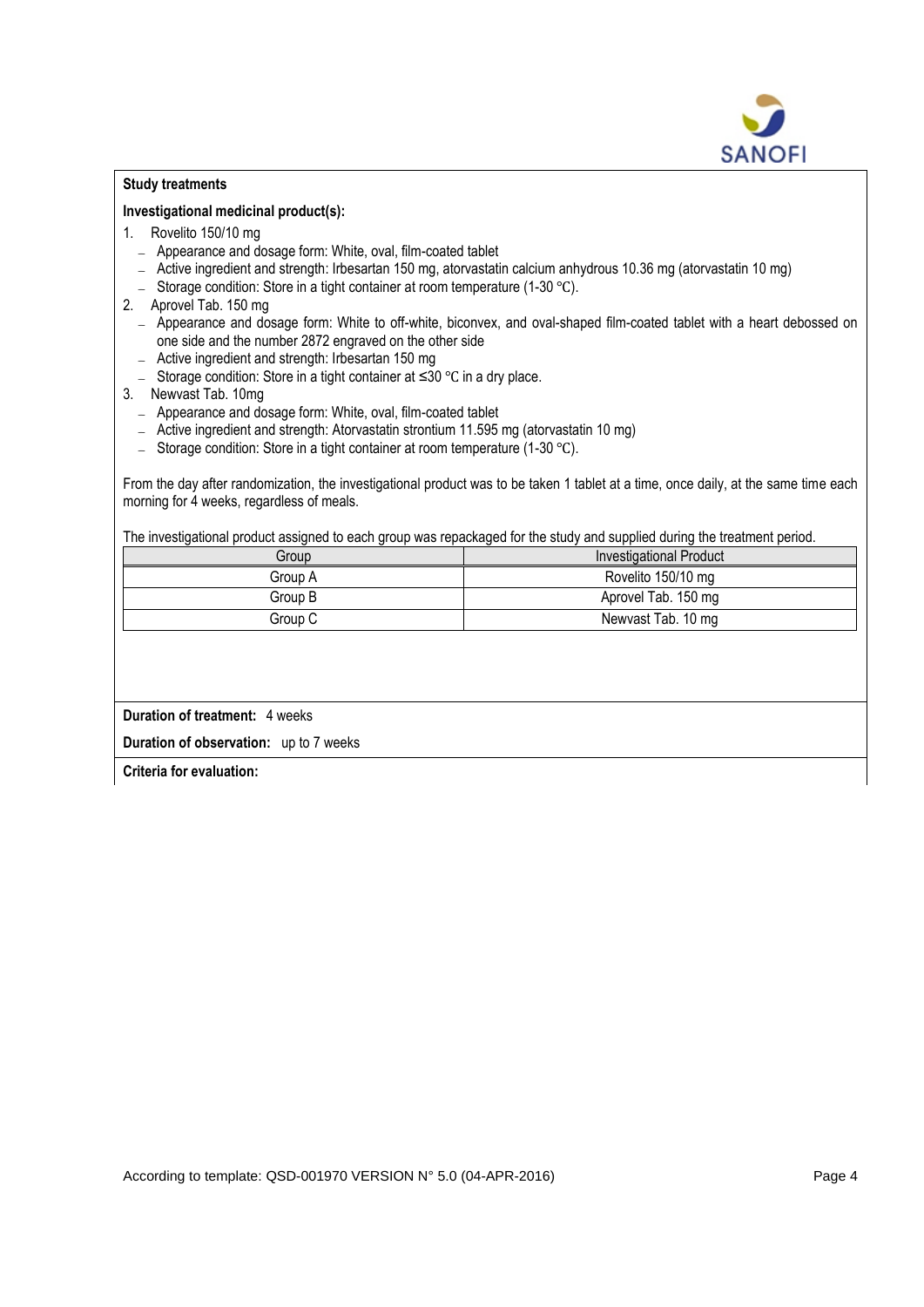

# **Efficacy:**

# **Primary effectiveness endpoint**

- Percent change from baseline in FMD at Week 4

## **Secondary effectiveness endpoints**

- Percent change from baseline in nitrotyrosine at Week 4
- Percent change from baseline in ICAM-1 at Week 4
- Percent change from baseline in IL-6 at Week 4
- Percent change from baseline in CRP at Week 4
- Mean change from baseline in sit SBP and DBP at Week 4 in Group A (combination group) and Group B (irbesartan group)

- Percent change from baseline in LDL-C, and change and percent change from baseline in TC, HDL-C, TG, Apo A1, and Apo B, at Week 4 in Group A (combination group) and Group C (atorvastatin group)

- Proportion of subjects with a reduction from baseline of ≥ 20 mmHg in sit SBP or ≥ 10 mmHg in sit DBP at Week 4 in Group A (combination group) and Group B (irbesartan group)

- Percent change from baseline in immunosenescent T cell fraction (MCP-1, MIP1a, MIP1b, CX3CL1, and Granzyme B) at Week 4 in the three groups

- Percent change from baseline in T cell-induced inflammatory factors (CXCL9, CXCL10, and CXCL 11) at Week 4 in the three groups

### **Safety:**

Adverse events (AEs), vital signs, clinical laboratory tests, pregnancy test, electrocardiogram (ECG), X-ray, and physical examination

### **Statistical methods:**

Since there were only 9 enrolled subjects who completed the study, no separate analysis was performed.